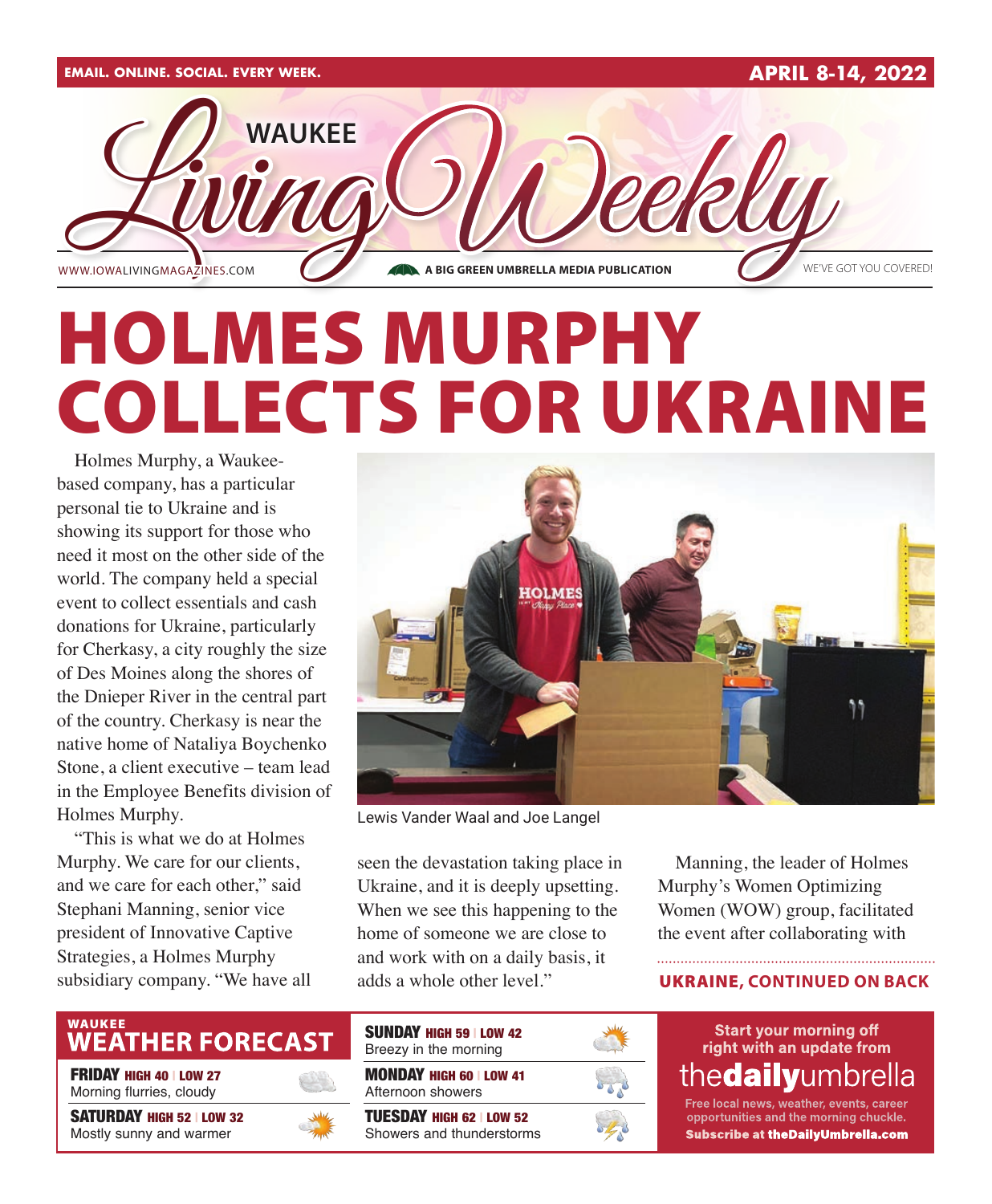EMENTED IN MY BRAIN

#### FROM THE PUBLISHER

As a teenager, I worked after school at a concrete statuary in my hometown of Algona. My boss was Dennis Meyer, who now owns and operates a statuary here in central Iowa called Created in Johnston and is a close friend.

On my way to work one day, while running late, I passed a school bus that was slowing down. The school bus driver finished his route and then stopped by the statuary to talk with Dennis' father and business partner, Amos, who, as I learned later, had also driven a school bus at one point in his life. The conversation we soon had was not pleasant, but it was a life-changer for me. Amos made it clear, in no uncertain terms, that I would no longer be employed there if he ever heard of me passing a school bus again. I tried to awkwardly explain that the bus had not stopped yet, but that didn't matter. The conversation was stern and short.

After Amos left, Dennis softened the blow a bit, but he

was also firm in his delivery. He told me he didn't expect me to ever be late and that I should plan my time better. But if I am running



late, he said, don't ever pass a school bus that is slowing down or stopped. Ever.

I don't know who that school bus driver was, but I appreciate how he handled the situation. He could have reported me to the police. He could have called my parents. He could have personally chewed me out. But he knew that the wrath of the Meyers would be penalty enough. And it was.

I grew up in town, so I didn't ride the school bus. As a result, I didn't understand the issues and hazards bus drivers had to deal with then or today. Now, as a father of three daughters who all rode the bus, I know what kind of an impact a driver can have on an anxious and apprehensive youngster. My adult children still speak fondly of their bus drivers.

I shared this memory with Dennis in recent years, and he offered his trademark ear-toear smile and said, "I hope you learned something." I did. Ever since that day as a teenager, when I see a school bus, I slow down way sooner than I need to, and I stop and patiently wait, offering a friendly wave and a smile to the driver and the kids.

Driving a school bus is not easy work, and drivers are getting more and more difficult to find. The last thing they need are impatient drivers of any age zipping by them. The Meyers — the concrete statuary owners — made that clear. It is cemented in my brain now.

Have a great week, and thanks for reading.

#### **Shane Goodman**

President and Publisher



Big Green Umbrella Media shane@dmcityview.com 515-953-4822, ext. 305

**WAUKEE** )eekly

**A publication of Big Green Umbrella Media, Inc.** 8101 Birchwood Court, Suite, D, Johnston, IA 50131 [www.iowalivingmagazines.com](http://www.iowalivingmagazines.com)



**News contact** Tammy Pearson 515-953-4822, ext. 302 [tammy@iowalivingmagazines.com](mailto:tammy@iowalivingmagazines.com)

**Advertising contact** Martha Munro 515-321-5246 [martha@iowalivingmagazines.com](mailto:martha@iowalivingmagazines.com)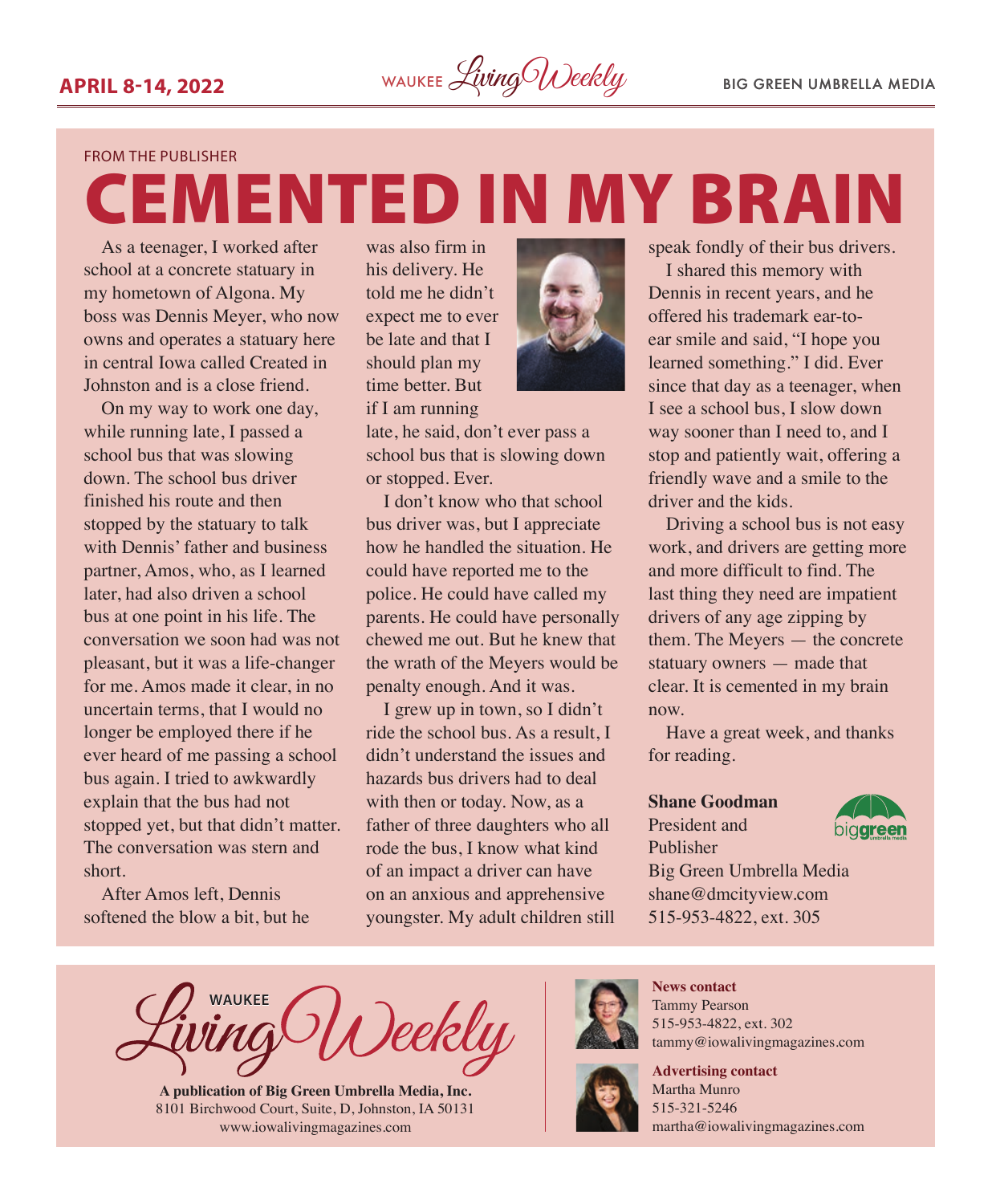

### WAUKEE AREA CHRISTIAN SERVICES BEGINS OFFERING CLOTHING

For the past 16 years, Waukee Area Christian Services (WACS) has been meeting food, medical and other needs in Dallas County. Thanks to a recent merger, this week the organization has begun meeting children's clothing needs, too.

When the leadership of Dallas County Closet decided to retire after several years of operation, WACS agreed to merge the closet into its operation at 1155 S.E. Boone Drive in Waukee. The merger was effective on April 1.

"We've been working with WACS for years, sharing resources and referring clients," explained Ruth Heithoff, former president of the Dallas County Closet. "To combine the ability to shop for food and clothing under one roof makes sense for everyone."

WACS Executive Director Melissa Stimple said, "We're grateful to provide this additional service." She explained that the clothing closet offered by WACS will give their clients direct and discreet access to needed clothing free of charge.

Initially, the clothing closet will offer children and tween sizes 4-16 only as those are the sizes that have historically been in highest demand. Stimple said it has been shown that students wearing suitable clothing are able to focus on their schoolwork without feeling self-conscious about their lack of clean or well-fitting clothes.

Other food pantry wrap-around services offered by WACS include basic hygiene products, medical care, emergency financial assistance, the Dwelling Place stable housing program, case management, client assistance with outside services and seasonal bonus programs. WACS also shares facilities with the Women, Infants and Children (WIC) program.

On April 29, the community will come together to celebrate the merging of the two nonprofit organizations during WACS' 2022 Creating Connections Gala fundraiser. Founders and key leaders of the Dallas Clothing Closet will be honored and recognition given to board members, donors and volunteers who made the organization a large success.

For more information, contact Melissa Stimple at 515-987-5523 or [melissa@waukeechristianservices.org](mailto:melissa@waukeechristianservices.org).

**WE WILL RUN YOUR WAUKEE NEWS ITEMS FOR FREE.** Email your news by Wednesday at 5 p.m. to: [tammy@iowalivingmagazines.com](mailto:tammy@iowalivingmagazines.com) or call 515-953-4822, ext. 302

### **SPORTS SCHEDULES**

### **WAUKEE: Friday, April 8**

| 9 a.m. | <b>Tennis: Girls Varsity</b> |
|--------|------------------------------|
|        | Invitational @ Johnston      |

### **Saturday, April 9**

| 8 a.m.         | <b>Track:</b> Boys Varsity @ |
|----------------|------------------------------|
|                | <b>Elwood Olsen Stadium</b>  |
| 9 a.m.         | <b>Tennis: Boys Varsity</b>  |
|                | Invitational@ Johnston       |
| $11 \text{ m}$ | Track: Girls Varsity         |

11 a.m. **Track:** Girls Varsity Invitational @ Valley

### **Monday, April 11**

|                      | 4:30 p.m. <b>Track:</b> Boys Varsity |  |
|----------------------|--------------------------------------|--|
|                      | Invitational @ Valley                |  |
| $\sim$ $\sim$ $\sim$ | $\blacksquare$ in $\blacksquare$ :   |  |

4:30 p.m. **Track:** Boys Varsity Invitational @ Fort Dodge

### **WAUKEE NORTHWEST:**

### **Friday, April 8**

| 4 p.m.                   | <b>Tennis:</b> Boys JV/Varsity vs.            |  |
|--------------------------|-----------------------------------------------|--|
|                          | Des Moines Roosevelt                          |  |
|                          | 4:45 p.m. <b>Soccer:</b> Boys JV2 vs. Des     |  |
|                          | <b>Moines Roosevelt</b>                       |  |
| 6 p.m.                   | <b>Soccer: Boys JV1 vs. Des</b>               |  |
|                          | Moines Roosevelt                              |  |
|                          | 7:30 p.m. <b>Soccer:</b> Boys Varsity vs. Des |  |
|                          | Moines Roosevelt                              |  |
| <b>Saturday, April 9</b> |                                               |  |
|                          | 9:30 a.m. Soccer: Girls JV1 vs. lowa          |  |
|                          | <b>City West</b>                              |  |
| 11a.m.                   | <b>Soccer:</b> Girls Varsity vs.              |  |
|                          | lowa City West                                |  |
| 11 a.m.                  | <b>Track: Girls JV/Varsity</b>                |  |
|                          | Invitational @ Valley                         |  |

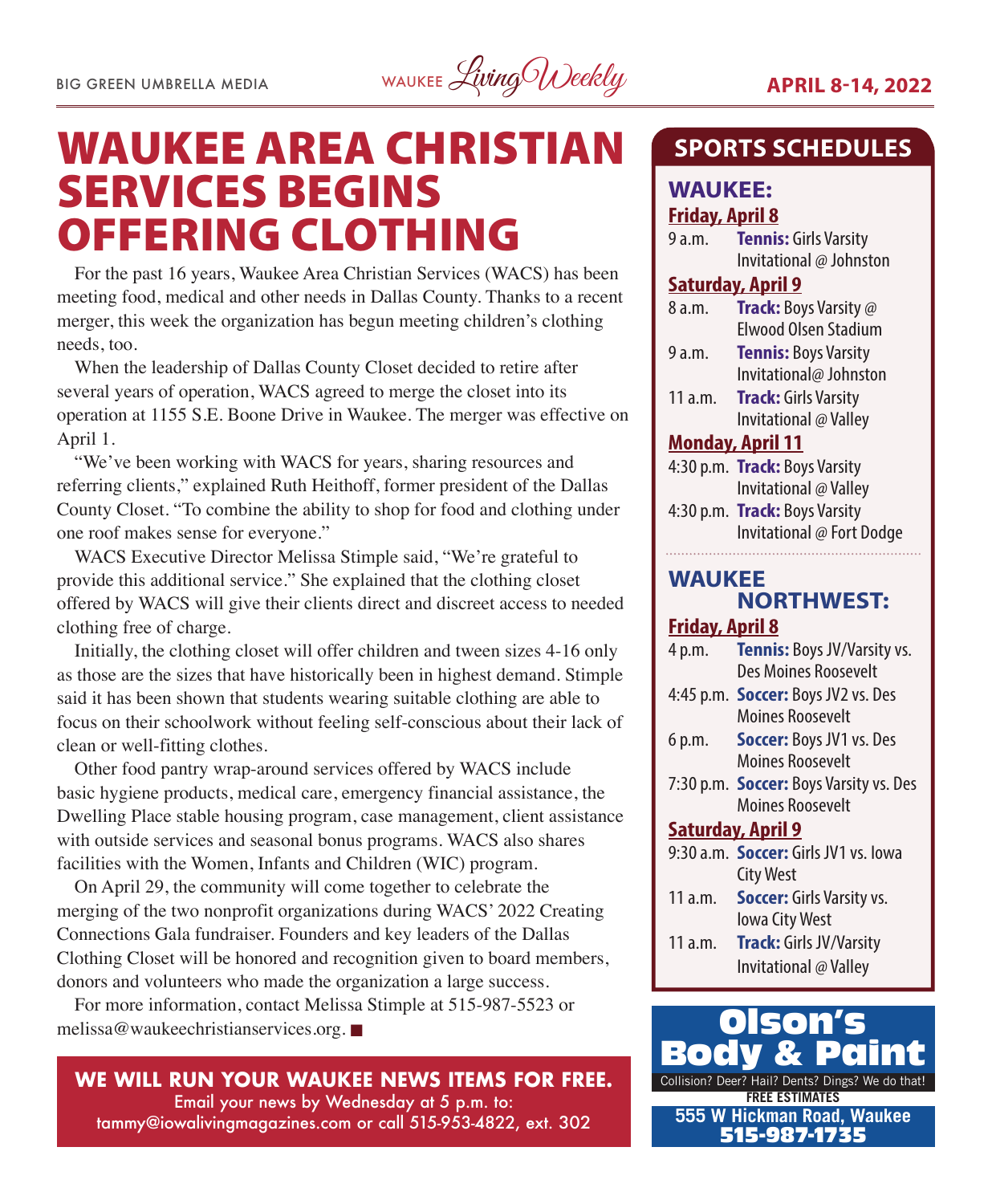**APRIL 8-14, 2022** WAUKEE *Living Weekly* BIG GREEN UMBRELLA MEDIA

## ANNUAL FLEA MARKET AND GARAGE SALE

The Waukee Christian Church, 29043 T Ave. (the corner on Hickman Road), will hold its annual Flea Market/Garage Sale Saturday, June 4, 9:30 a.m. to 3:30 p.m. More than 30 vendors and crafters and a food truck will be on hand. Local Waukee author Judy Constant Tyler will be doing a book signing with her latest book, "Judy's Letters to Fritz and Carl," at the event.

### CURBSIDE YARD WASTE COLLECTION HAS BEGUN

Weekly curbside yard waste collection has begun and will continue to occur every Monday through November. However, it will take place on the Tuesdays of Memorial Day week and Labor Day week.

Yard waste is vegetation including materials such as grass clippings, leaves, brush and garden waste. Here are some tips to ensure your yard waste gets picked up:

• Yard waste must be put into biodegradable bags or reusable containers with a 40-pound maximum weight.

• Sticks, brush and branches must be cut into 4-foot lengths and bundled (with string or twine) with a 40-pound maximum weight per bundle.

- Do not use your garbage or recycling containers for yard waste.
- Place approved items at the curb for collection prior to 7 a.m. each Monday. For any garbage, recycling or yard waste questions, call ASI at 515-964-5229.  $\blacksquare$

### REGISTRATION OPEN FOR FIRST MIRACLE LEAGUE SEASON

Waukee's Triumph Park and its Greater Iowa Credit Union Miracle League Field will open in June. All kids ages 5-19 with special needs — whether physical, emotional, social or cognitive — wanting to play baseball/softball on a noncompetitive, coed team are eligible to play in this league. This year's adjusted league dates are June 4-25. Games will be played on Saturdays. Registration for the 2022 Miracle League at Triumph Park season is open at [www.waukee.org/registration](http://www.waukee.org/registration)  under "Register for Activities" and then "Youth Sports."

Miracle League teams play on a custom-designed, rubberized turf field which accommodates wheelchairs and other assistive devices while helping to prevent injuries. Each player will be partnered with a volunteer "buddy." Volunteer buddies and coaches are needed. Visit [www.waukee.org/miracleleague](http://www.waukee.org/miracleleague) to submit a volunteer application. Email Nathan Williams at [nwilliams@waukee.org](mailto:nwilliams@waukee.org) with any questions.  $\blacksquare$ 

### WAUKEE PALOOZA

Waukee Palooza will be held Saturday, June 11, from 5-10 p.m. The Rotary Club of Waukee is hosting this fourth annual music festival in partnership with Kinship Brewing Co. in Waukee. The event is free to attend thanks to sponsors. The event features live music, beer and food. It will be kid and pet friendly. There will be a silent auction with items donated by sponsors and Rotarians and 50/50 raffles to raise funds for the good works of the Rotary Club of Waukee.

Big Time Grain Company will again be headlining this event in the evening. Big Time Grain Company is one of the fastest rising country bands in the Midwest. This band was the only act to perform at theRoyal's baseball team World Series Celebration Rally for nearly 1 million people at Union Station. Recently, their hit "Hard toWant" was featured on a nationwide NFL broadcast of a Chiefs/ Raiders game. Big Time Grain Company has opened for Big and Rich, Luke Combs, Dan & Shay, Gary Allan, Travis Tritt and many others  $\blacksquare$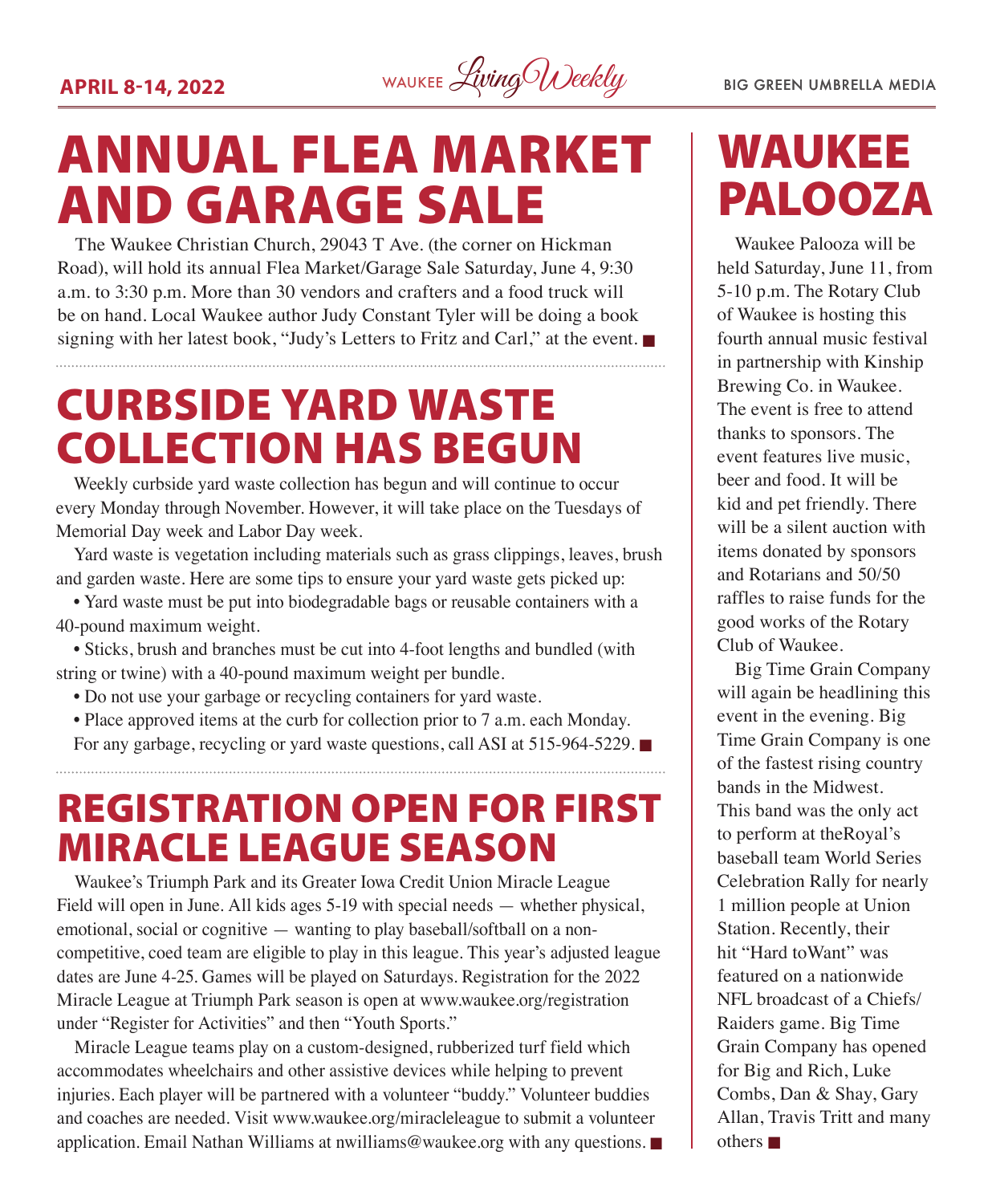BIG GREEN UMBRELLA MEDIA WAUKEE Living Weekly **APRIL 8-14, 2022** 

## FISH WAUKEE

The Waukee Rotary Club's second annual Fish Waukee will be held Saturday, June 4, from 9-11 a.m. It will be held in conjunction with the City of Waukee's Grand Opening of Triumph Park. The event is free to attend and 100% of the funds raised go back into the event or roll into next year's event. A registration link will be provided in the near future on the City of Waukee activity website, select "Fish Waukee." The event is free, and bait will be provided. Participants should bring their own equipment. A limited supply may be available. Adult supervision is required at all times.

Triumph Park is in Waukee north of Hickman Road and east of N. 10 Street adjacent to Waukee Northwest High School. In 2021, 80 children attended, and programming slots filled several weeks ahead of event. More than 200 across all age ranges participated. A much larger turn out is expected this year with the changing of the structure and the event taking place in conjunction with the opening of Triumph Park. The \$20 million, 66-acre park will feature a sports complex with 12 softball/baseball fields, practice areas, concessions, parking, an 11-acre pond, green spaces and trails. At the center of Triumph Park, a 15,000-square-foot EPIC Inclusive Playground will be built with mobility device access at various levels, rubberized surfacing, sensory features, STEM panels, shade structures, and accessible parking and restrooms included. It will be situated near the Greater Iowa Credit Union Miracle League Field and an ADA-compliant fishing pier.

Numbers based on 2017 figures from the U.S. Census Bureau indicate there are 3,500 residents in Dallas County in need of accessible recreation amenities. The 11-acre pond and ADA-compliant fishing pier will give those who typically do not have the ability to fish in a safe environment access to that experience.  $\blacksquare$ 

### FUNERAL NOTICE

*Funeral notices can be emailed to tammy@iowalivingmagazines.com and run for free.*

### **DONNA JOHNSON**

Donna R. Johnson, 75, died on March 28, 2022, in Des Moines. She spent her childhood in Des Moines and graduated from East High School in 1964. Donna worked as a dental assistant for a number of years where she was introduced to her husband, Jeff Johnson. They



were married on Dec. 30, 1967. After Jeff graduated from veterinary school, he served in the U.S. Air Force, first stationed at Laughlin Air Force Base in Del Rio, Texas. After being promoted to captain, Jeff and Donna transferred to Aviano Air Force Base in Italy. Upon returning to Des Moines, they established All City Mobile Pet Clinic, a full-service mobile practice from 1977-84. In 1980, they purchased City South Animal Hospital on Army Post Road in Des Moines where Donna spent 32 years as the bookkeeper and office manager, mostly in charge of Jeff. Over the years, Donna filled the part of secret Santa, providing presents to numerous needy families.

She was preceded in death by her husband of 47 years, Dr. Jeffry Johnson. She is survived by daughters Stacy Taiber (Dan) and Shanna Overholser (Matt); and other relatives.

Visitation will be held April 11 from 4-7 p.m. at the Caldwell Parrish Funeral Home, 8201 Hickman Road, Urbandale. A funeral mass will be held April 12 at 10:30 a.m. at St. Francis of Assisi Catholic Church, 7075 Ashworth Road, West Des Moines, followed by a luncheon at St. Francis Parish Hall. Private family entombment will be at Iowa Veterans Cemetery near Van Meter.

### MASTER GARDENERS PLANT SALE

The Dallas County Master Gardeners are hosting their annual plant sale on Saturday, April 30, 9 a.m. to 2 p.m., at the Dallas County Fairgrounds. Mark your calendars, tell your friends, and get your truck beds ready to fill up with flowers. All proceeds will benefit the Dallas County Master Gardeners' demonstration garden. The sale will include perennials, annuals, vegetables, house plants, succulents, horticulture books, pre-potted arranged plants, plant containers, denim garden aprons and garden art.  $\blacksquare$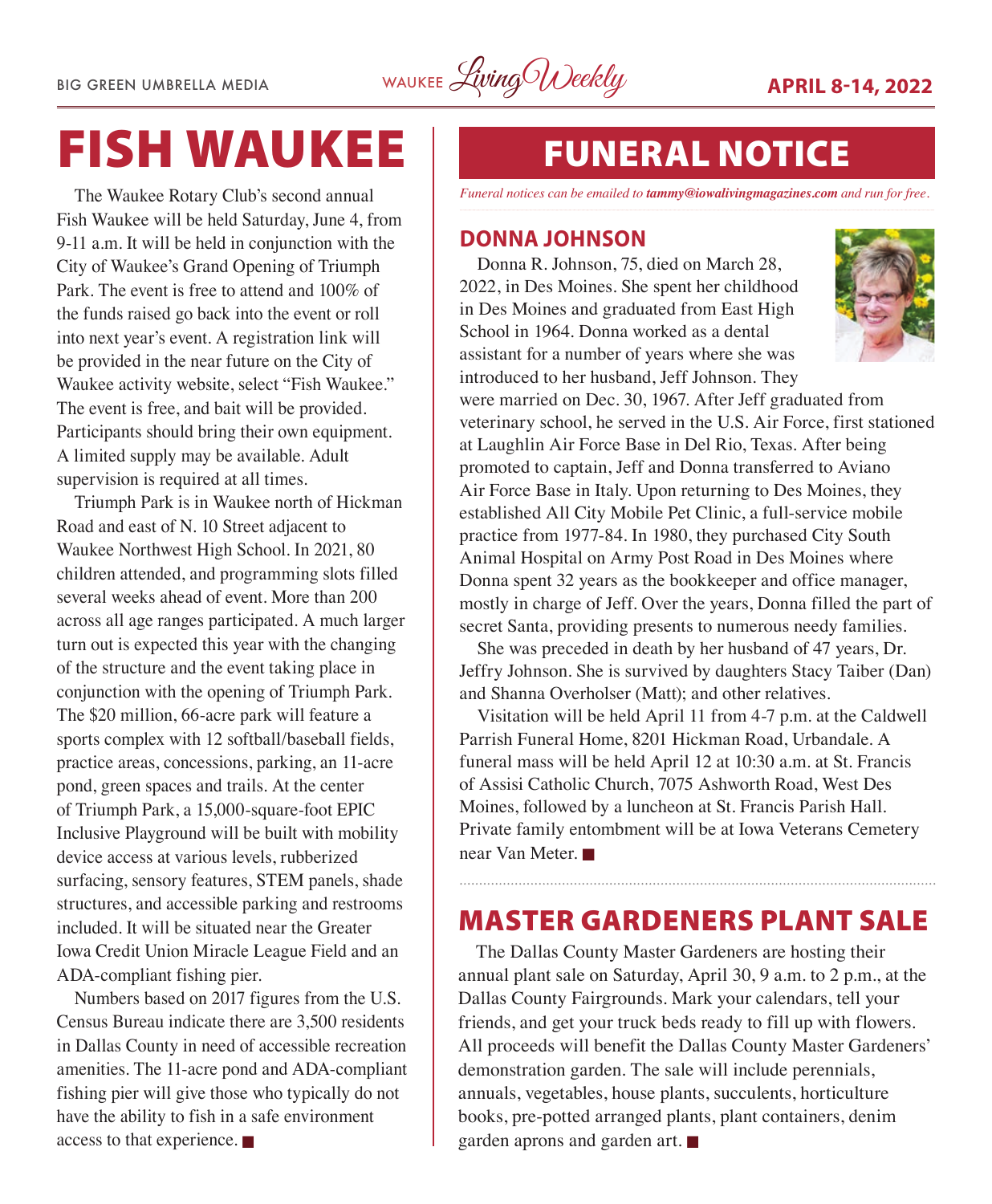

### EVENTS IN THE AREA EMAIL YOUR EVENT INFORMATION TO

### POETRY & PHOTOGRAPHY PRESENTATION

#### **Saturday, April 9, 5 p.m.**

#### **Beaverdale Books, 2629 Beaver Ave., Des Moines**

In celebration of Poetry Month, Beaverdale Books will feature a special event with Dr. Paul Brooke. Brooke is a professor of English at Grand View University in Des Moines, where he teaches a variety of writing, literature and photography courses. He has won numerous awards for his poetry. His presentation will be moderated by fellow poet Kyle McCord.



### DINNER DETECTIVE MURDER MYSTERY

**Saturday, April 16, 6 p.m.**

### **Embassy Suites Downtown, 101 E. Locust St., Des Moines**

The award-winning comedic murder mystery dinner show is coming to Des Moines. Unlike other murder mystery shows with elaborate costumes and dialogue, the Dinner Detective's interactive shows are set in the present day. Performers blend into the audience, and you won't know who is in the show until it's time to solve the murder. Look for clues, be interrogated by detectives and compete for prizes awarded to the Top Sleuth. Guests are not required to participate in the show but are encouraged to do so. The evening includes a four-course plated meal, coffee and tea, cash bar and prizes. Guests must be at least 15 years old to attend. Get tickets at www.eventbrite.com.



### 'OF GRAVITY AND LIGHT' **Friday, April 22 at 7 p.m. Des Moines Civic Center, 221 Walnut St., Des Moines**

Join Ballet Des Moines for the world premiere of composer Beau Kenyon's contemporary ballet, "Of Gravity and Light." Be entranced through eight innovative movements combining sound, imagery and movement exploring the wonder of space. As Ballet Des Moines' year-long resident and director of education and outreach, Kenyon interprets the science of space through music and dance, inviting the disciplines of science and art to converge. "Of Gravity and Light" will feature choreography by Ballet Des Moines Artistic Director Tom Mattingly, video installation by artist Yu-Wen Wu and live music directed by conductor Tim McMillin. Tickets available at www.dmpa.org.

### DES MOINES BUCCANEERS HOME SCHEDULE

### **Buccaneer Arena, Urbandale**

- Saturday, April 9 vs. Fargo Force, 6 p.m.
- Saturday, April 16 vs. Sioux City Musketeers, 6 p.m.
- Friday, April 22 vs. Waterloo Black Hawks, 7 p.m. For more information, visit www.bucshockey.

 $com. \blacksquare$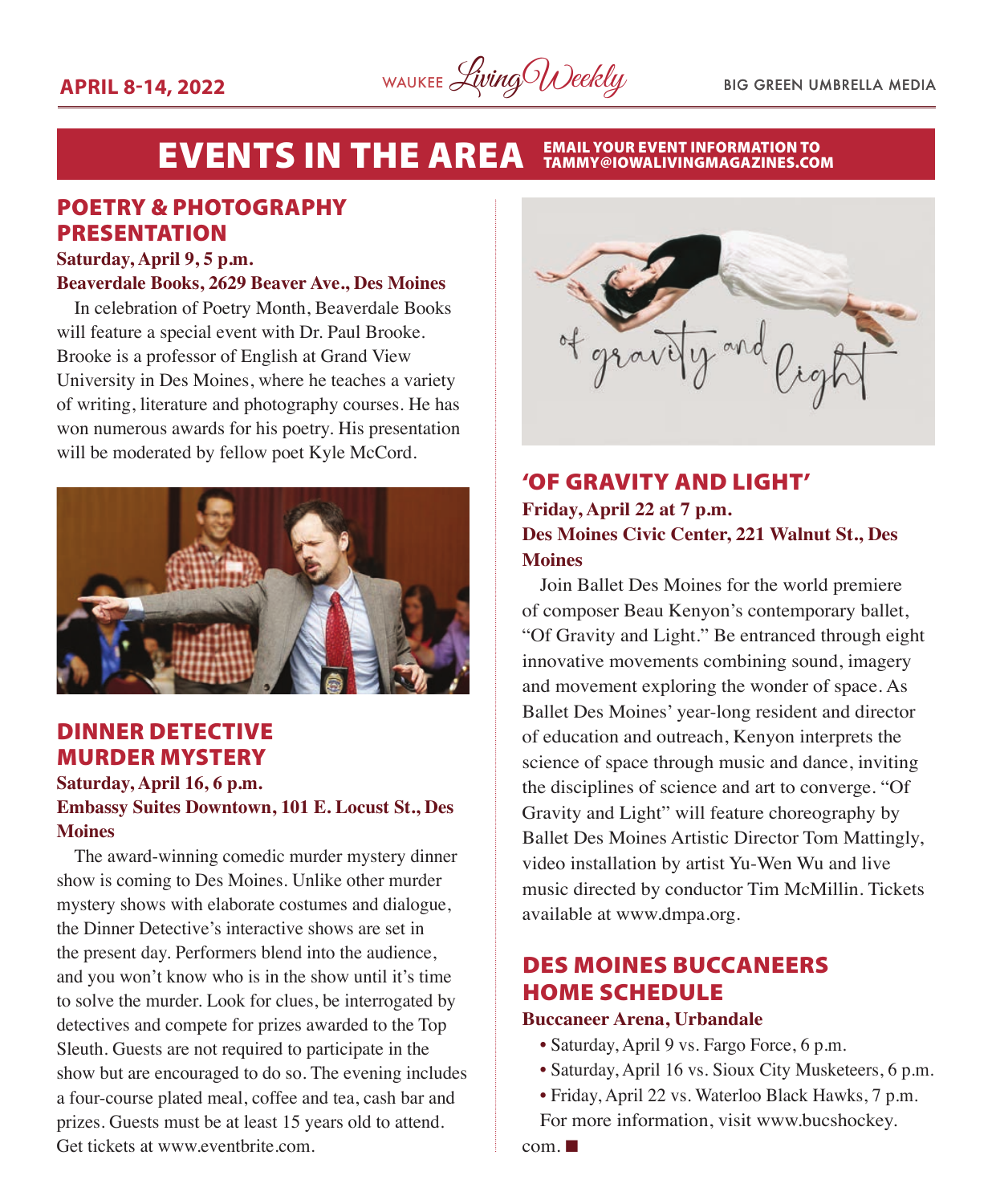BIG GREEN UMBRELLA MEDIA WAUKEE Living Weekly **APRIL 8-14, 2022** 

#### RECIPE

# EASTER DIP GOODNESS



*(Culinary.net)* Easter is about coming together with loved ones, enjoying beautiful spring weather and eating your family's favorite foods. The kids will be playing, adults will be chatting and all will be patiently waiting for the table to be set.

If you're visiting and making memories with family and friends you haven't seen in a while, there are few things better than diving into a marvelous Easter spread.

While eyeing the table, you notice all the colors popping off the dishes. Fruits and veggies make the feast come to life, but a warm Easter dip paired with rolls for dipping is a perfect way to start the festivities.

These Easter Bunny Rolls with Spinach Dip are as eyecatching as they are delicious. Not only will the kids love its shape, but the layers of taste will wow your Easter crowd.

This dish is made for a crowd, served warm and full of cheesy goodness. You can watch as your family dips into the spinach and one-by-one, before you know it, the rolls will have disappeared and the dip will be devoured.  $\blacksquare$ 

### EASTER BUNNY ROLLS WITH SPINACH DIP

### **Serves:** 24

16 ounces frozen spinach, thawed 8 ounces cream cheese 2 cloves garlic, minced 1/2 cup mayonnaise 1/2 teaspoon salt 1/2 teaspoon onion powder 1/4 teaspoon chili powder 1/4 teaspoon pepper 1 teaspoon Italian seasoning 1 cup shredded Parmesan cheese 1 1/2 cups shredded mozzarella cheese, divided

2 crescent roll tubes (8 ounces each)

#### **Directions:**

Heat oven to 375 F.

In skillet, over medium heat, cook spinach, cream cheese and garlic 3-4 minutes until cream cheese is melted. Stir in mayonnaise, salt, onion powder, chili powder, pepper and Italian seasoning. Stir in Parmesan cheese and 1/2 cup mozzarella cheese. Cook until cheese is melted. Keep skillet on burner over low heat.

Remove dough from tubes. Leaving dough intact, roll and stretch into 18-inch ropes. Cut each rope into 12 pieces for 24 total.

On baking sheet with parchment paper, form bunny head by placing one piece of dough in middle then surrounding it with six more pieces. Use 13 pieces to form round body. Use remaining pieces to form ears on top of head.

Scoop hot spinach dip into center. Spoon small portions on each ear. Sprinkle ears and belly with remaining mozzarella cheese.

Bake 18 minutes, or until crescent dough is golden brown and thoroughly cooked.  $\blacksquare$